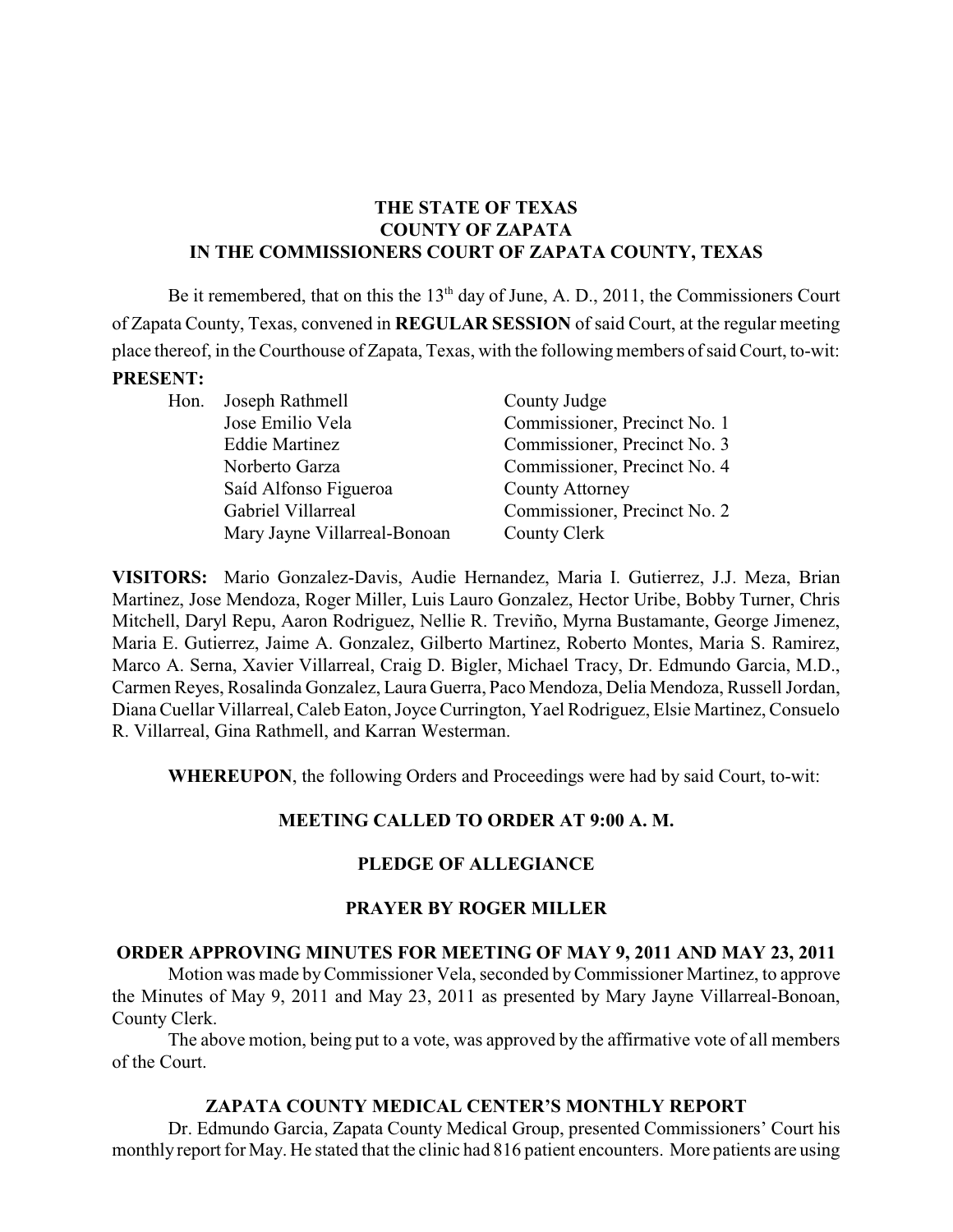insurance than Medicare. Each encounter averages approximately \$118.00. Dr. Garcia met with Dr. Fermin Romero who will start coming to Zapata 2 ½ days per month. Dr. Galan sees patients here 2 times per month. Dr. Castillon will also be seeing patients here, he is the nurse practitioners employer. The remodeling needed for Dr. Cigarroa will be starting soon.

#### **DEPARTMENTAL REPORTS**

Audie Hernandez of the County Judge's office advised that she has the new forms for line item transfers and agenda items.

Caleb Eaton, Zapata County Extension Agent, presented Commissioners' Court with the monthly written report for June 2011. (Report attached for the record.)

#### **ORDER APPROVING INVOICES**

Motion was made by Commissioner Vela, seconded by Commissioner Garza, to approve invoices as presented by Doroteo N. Garza, County Auditor, including invoice for Tiger Direct, P.O.# 1348108 in the amount of \$347.81.

The above motion, being put to a vote, was approved by the affirmative vote of all members of the Court.

#### **ORDER APPROVING TREASURER'S REPORT**

Motion was made byCommissioner Garza, seconded byCommissioner Martinez,to approve Treasurer's Report as presented by Hon. Romeo Salinas, County Treasurer. (Commissioner Vela read the report for Mr. Salinas who was attending an out of town conference.)

The above motion, being put to a vote, was approved by the affirmative vote of all members of the Court.

#### **PRESENTATION OF DISTANCE LEARNING TECHNOLOGY FOR ZAPATA HIGHER EDUCATION CENTER**

Dr. David Brown, Dean of the Zapata County Higher Education Center, did a live presentation of his Government 2301 classroom using the distance learning technology available at the Zapata Higher Education Center. He informed the court that Houston Community College will also offer distance learning courses for certification of certain oil field employees. Vocational classes will also be offered.

Dr. Brown introduced Dr. Cruz Torres and students were given an opportunity to ask questions to Commissioners' Court. Aaron Rodriguez, Cisco Engineer, and Chris Mitchell, Data Projections were also at Commissioners' Court.

### UPDATE BY ZECO ON SCHEDULED EVENTS FOR 4TH OF JULY CELEBRATION

Mr. Roberto Montes, President of Zapata Environmental Civic Organization, explained to Commissioners' Court that the mission of the organization is to beautify and improve the environment of Zapata and make it a better place. A  $4<sup>th</sup>$  of July celebration will be held on Saturday, July  $2<sup>nd</sup>$ . There will be a flag raising ceremony, walk-a-thon, cook-off, parade, pageant, dance and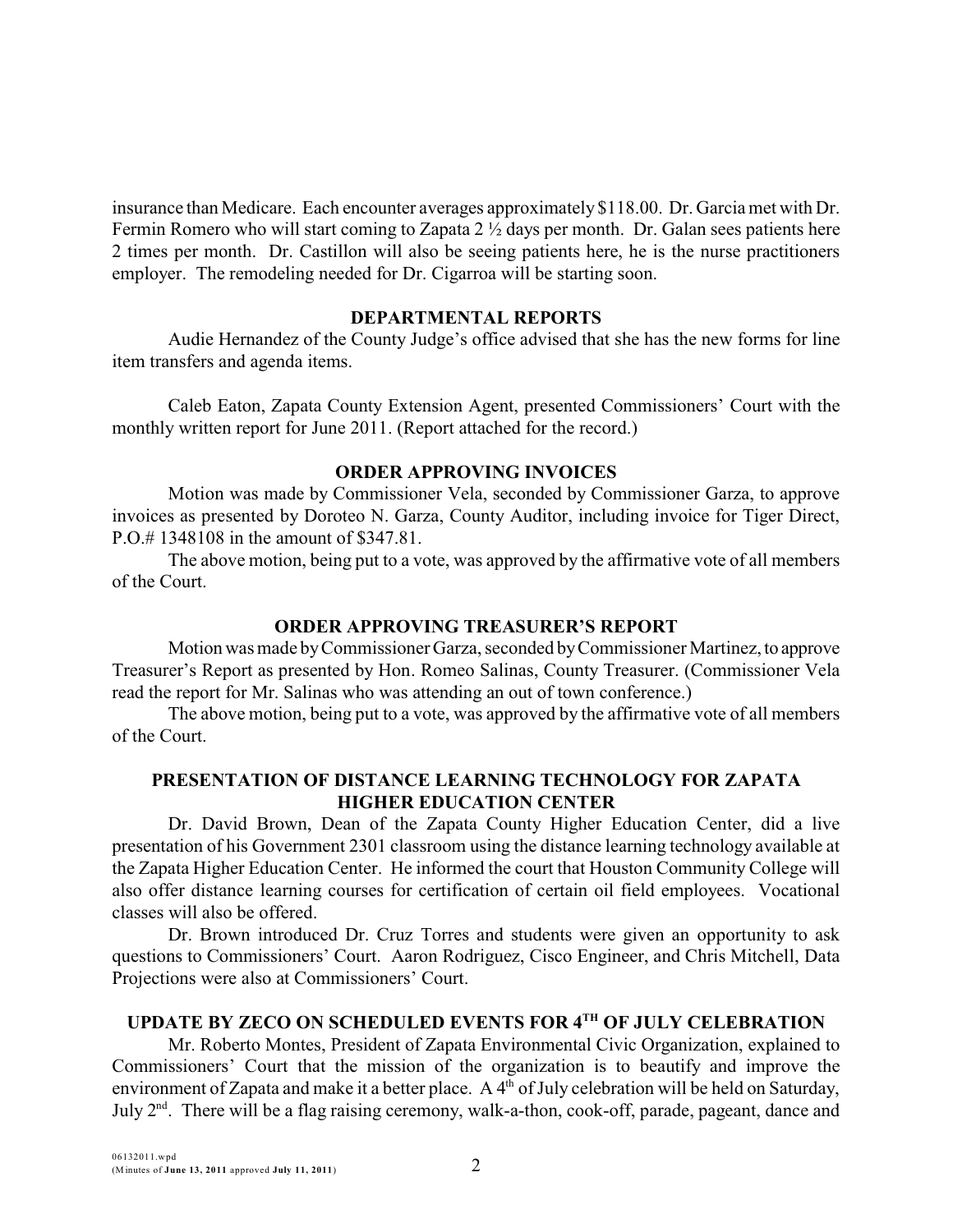fire works. The unveiling of a monument for the Fallen Heroes Memorial Trail will also be held. Mr. Montes asked the Court for support of the organization.

# **REPORT BY NELLIE R. TREVIÑO, PERSONNEL DIRECTOR REGARDING PROPOSED COUNTY POLICY AFFECTING RETIRED EMPLOYEES**

Nellie R. Treviño, Zapata County Personnel Director, reported on proposed county policy affecting retired employees within the countyhealth insurance plan as requested byHon. Jose Emilio Vela, Commissioner Pct. 1. (Report attached for the record.)

## **UPDATE ON PREVIOUSLY APPROVED WELCOME SIGN AT NORTH ENTRANCE TO ZAPATA AND APPROVAL FOR COMPLETION**

Commissioner Vela commented that the previously approved Welcome Sign at the north entrance of Zapata has not been completed. Judge Rathmell stated that an irrigation system will be installed, however, no one has been assigned to do it. Judge Rathmell also suggested to leave out "Home of Falcon Lake". Mario Gonzalez-Davis stated that the sign itself represents the lake. Paco Mendoza reported that he has received a bid of \$3,200 to add "Home of Falcon Lake." A retaining wall may be needed to support the sign, Zapata County will request it from TxDot.

Motion was made byCommissioner Garza, seconded byCommissioner Vela, to approve bid of \$3,200 to add "Home of Falcon Lake" to previously approved welcome sign at north entrance of Zapata and finalize completion of sign as requested by Hon. Jose Emilio Vela, Commissioner, Pct. 1. Each commissioner will contribute \$800.00.

The above motion, being put to a vote, was approved by the affirmative vote of all members of the Court.

#### **INTRODUCTION OF SMALL BUSINESS DEVELOPMENT CENTER PROGRAM**

Ms. Yael Rodriguez with the Small Business Development Center introduced the Small Business Development Center program available to Zapata County.

#### **PROGRESS REPORT ON NEGOTIATIONS WITH PATRICIO HERNANDEZ DBA GRANDE GARBAGE COLLECTION COMPANY FOR SOLID WASTE COLLECTION SERVICES**

Attorney Hector Uribe reported that there has been an issue with the collection service. Mr. Patricio Hernandez has suggested that Water Works take over collections. Mr. Uribe questioned whether the Zapata County Water Works could do it at 10% benefit to the County. Zapata County is also asking for a 10% increase from Mr. Hernandez. Another suggestion is to allow a minimum and maximum to allow for fuel adjustment cost. The final suggestion was to create a rate setting committee for all utilities. Mr. Uribe also stated that the County should look into making garbage pick-up mandatory, however, it can only be mandatory for areas served by Zapata County Water Works. This could also be addressed via Interlocal Agreement with the counties water districts that serve San Ygnacio, Lopeño, and Falcon. There is a mandatoryordinance prohibiting illegal dumping.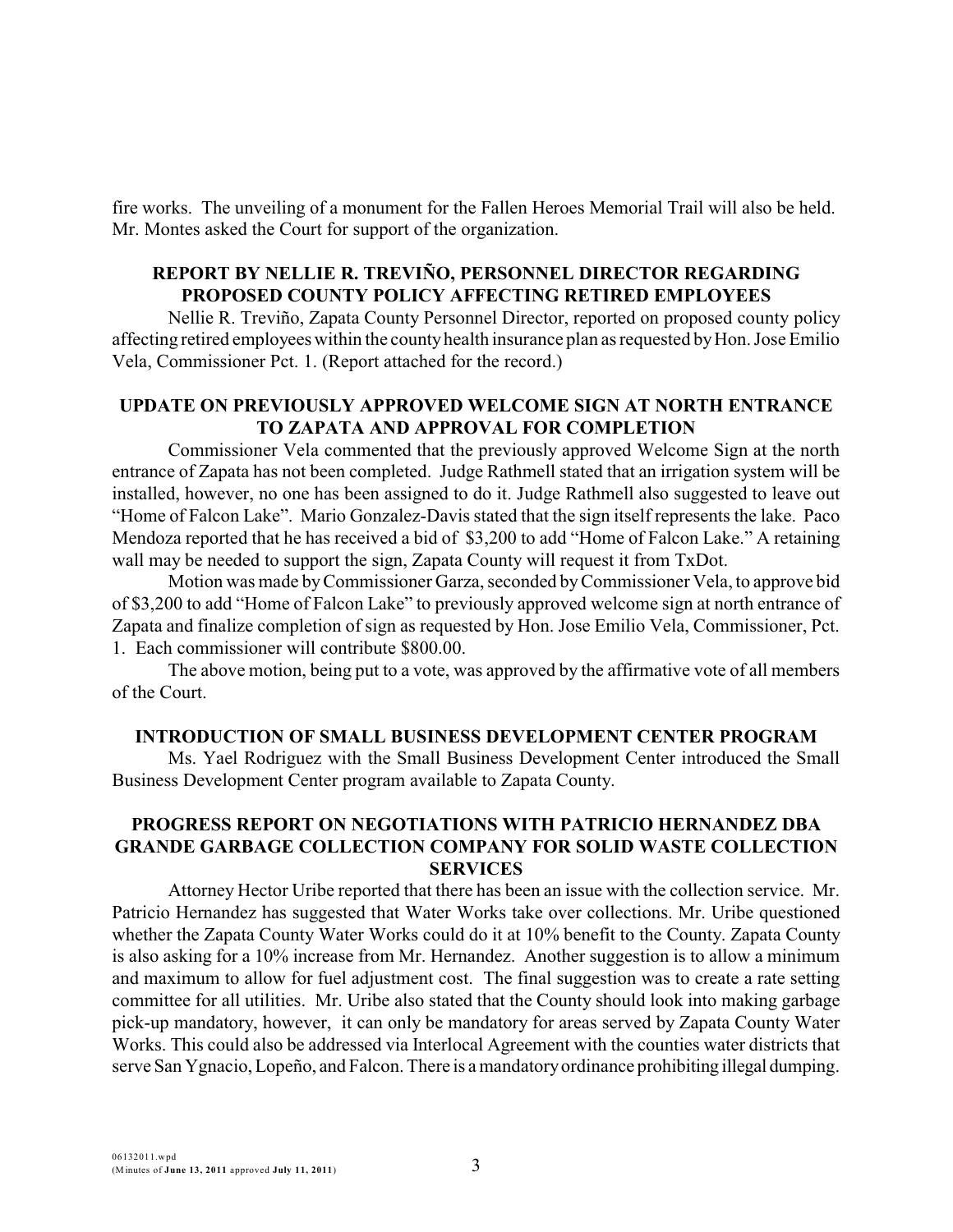# **ORDER APPROVING USE OF OSWALDO H. & JUANITA G. RAMIREZ EXHIBIT HALL FOR WRESTLING COMPETITION TO RAISE FUNDS FOR 2012 SCHOLARSHIP PROGRAM**

Motion was made by Commissioner Martinez, seconded by Commissioner Garza, to approve the use of the Oswaldo H. & Juanita G. Ramirez Exhibit Hall for a wrestling competition to raise funds for the 2012 Scholarship Program (pending liability event insurance) as requested by Manuel Garcia, Jr., Marine Corp.

The above motion, being put to a vote, was approved by the affirmative vote of all members of the Court.

#### **ORDER DENYING REQUEST BY JUDGE RATHMELL REGARDING PROPOSAL #26771 FROM PIXL STUDIOS TO REPLACE ALL EXISTING TV MONITORS FOR COMMISSIONERS COURT BENCH**

Motion was made by Commissioner Martinez, seconded by Commissioner Garza, to deny request by Judge Rathmell regarding proposal #26771 from Pixl Studios to replace all existing TV monitors for the Commissioners Court bench. The new monitors will give the Court the ability to display high definition content.

The above motion, being put to a vote, was approved by the affirmative vote of all members of the Court.

#### **ORDER APPROVING PROPOSAL #26790 FROM PIXL STUDIOS FOR BACKUP DIGITAL RECORDING HARD DRIVE SYSTEM FOR COMMISSIONERS COURT MEETING**

Motion was made by Commissioner Vela, seconded by Commissioner Garza, to approve proposal #26790 from Pixl Studios for backup digital recording hard drive system for the Commissioners Court meeting for the amount of \$7,390 to be paid from line item #10-370-903 as requested by Hon. Joseph Rathmell, County Judge.

The above motion, being put to a vote, was approved by the affirmative vote of all members of the Court.

### **ORDER TO GIVE 90 DAY WRITTEN NOTICE OF INTENT TO TERMINATE AGREEMENT BETWEEN ZAPATA COUNTY AND EDMUNDO O. GARCIA M.D. DBA ZDOC, P.A.**

Motion was made byCommissioner Martinez, seconded byCommissioner Vela, to approve to give 90 day written notice of intent to terminate agreement between Zapata County and Edmundo O. Garcia M.D. dba ZDOC, P.A. as requested by Hon. Joseph Rathmell, County Judge.

The above motion, being put to a vote, was approved by the affirmative vote of all members of the Court.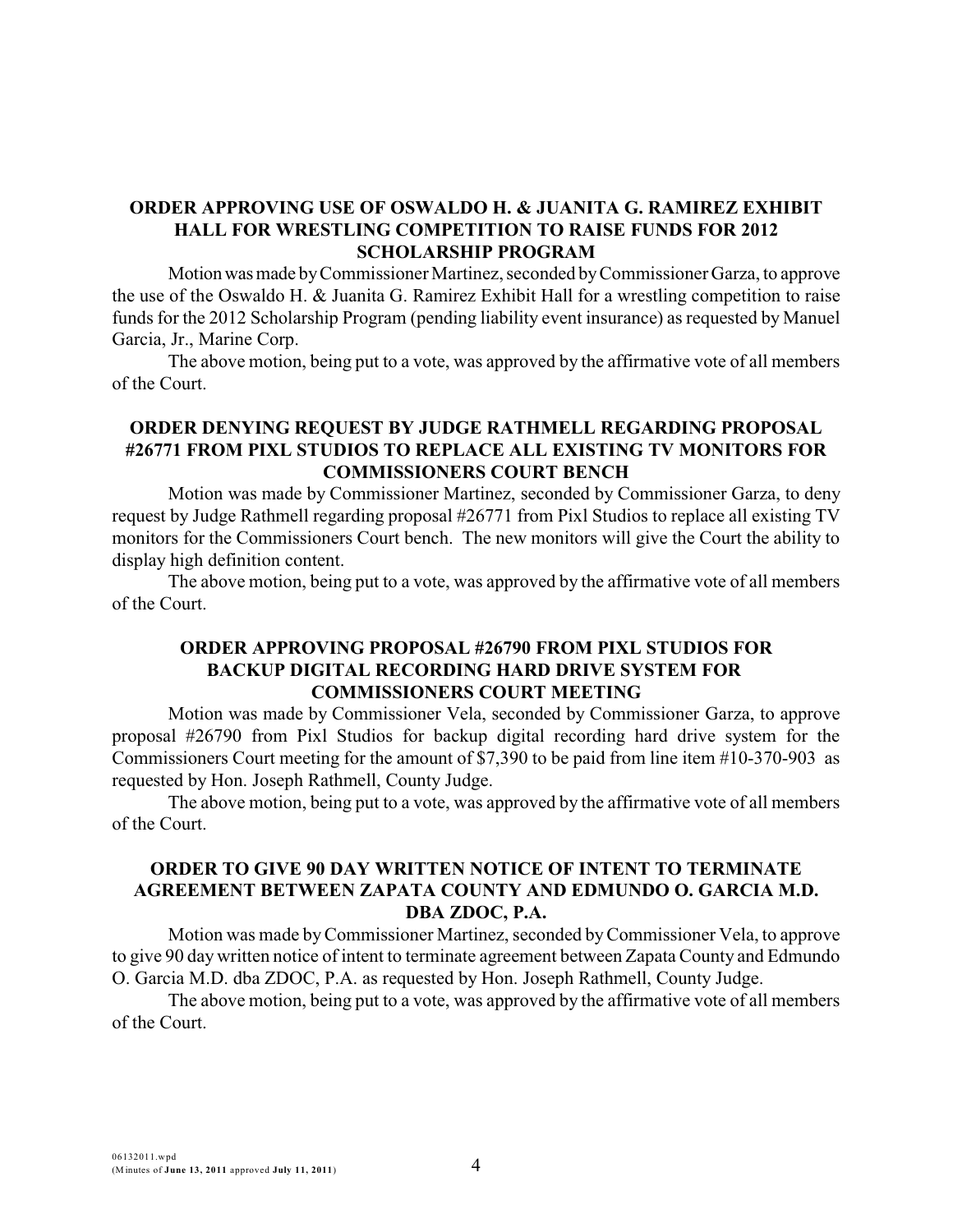### **ORDER APPROVING JUNE 16 - JUNE 30, 2011 AS DATE FOR HEAVY EQUIPMENT AND VEHICLE SURPLUS AUCTION**

Motion was made by Commissioner Garza, seconded by Commissioner Vela, to approve June 16 - June 30, 2011 as the date for the heavy equipment and vehicle surplus auction. Bids will be opened at 9:00 a.m. on August 1, 2011 as requested by Hon. Joseph Rathmell, County Judge.

The above motion, being put to a vote, was approved by the affirmative vote of all members of the Court.

# **ORDER TO TRANSFER MYRNA BUSTAMANTE FROM ZAPATA COUNTY MUSEUM OF HISTORY TO FALCON ZONING DEPARTMENT #596**

Motion was made byCommissioner Martinez, seconded byCommissioner Vela, to approve to transfer Myrna Bustamante from the Zapata County Museum of History to the Falcon Zoning Department #596 at the same salary of \$10.38 per hour as requested by Hon. Joseph Rathmell, County Judge.

The above motion, being put to a vote, was approved by the affirmative vote of all members of the Court.

# **ORDER APPROVING RESOLUTION AND ACTION BY TXDOT TO HAVE 83 STREET IN FALCON, TEXAS CEREMONIALLY RENAMED "AGENT JAIME ZAPATA STREET"**

Motion was made by Commissioner Garza, seconded by Commissioner Villarreal, to approve resolution and action by TxDot to have Hwy 83 Street in Falcon, Texas ceremonially renamed "Agent Jaime Zapata Street" as requested by Hon. Jose Emilio Vela, Commissioner Pct. 1.

The above motion, being put to a vote, was approved by the affirmative vote of all members of the Court.

# **ORDER APPROVING ACTION BY ZECO TO HAVE WALKING COURSE LOCATED AT FLORES MEMORIAL PARK NAMED "FALLEN HEROES MEMORIAL TRAIL" AND ALLOW INSTALLATION OF MARKER AT DESIGNATED SITE**

Motion was made by Commissioner Garza, seconded by Commissioner Martinez, to approve action by ZECO to have the walking course located at the Flores Memorial park named "Fallen Heroes Memorial Trail" and allow installing a maker at the designated site as requested byHon. Jose Emilio Vela, Commissioner Pct. 1.

The above motion, being put to a vote, was approved by the affirmative vote of all members of the Court.

# **ORDER APPROVING PURCHASE OF A 3/4 TON DIESEL TRUCK FOR COUNTY SHOP**

Motion was made by Commissioner Garza, seconded by Commissioner Vela, to approve purchase of a 3/4 ton diesel truck for the county shop to be used for field distribution and to be paid from Precinct 3San Ygnacio Drainage Project as requested by Hon. Norberto Garza, Commissioner Pct. 4.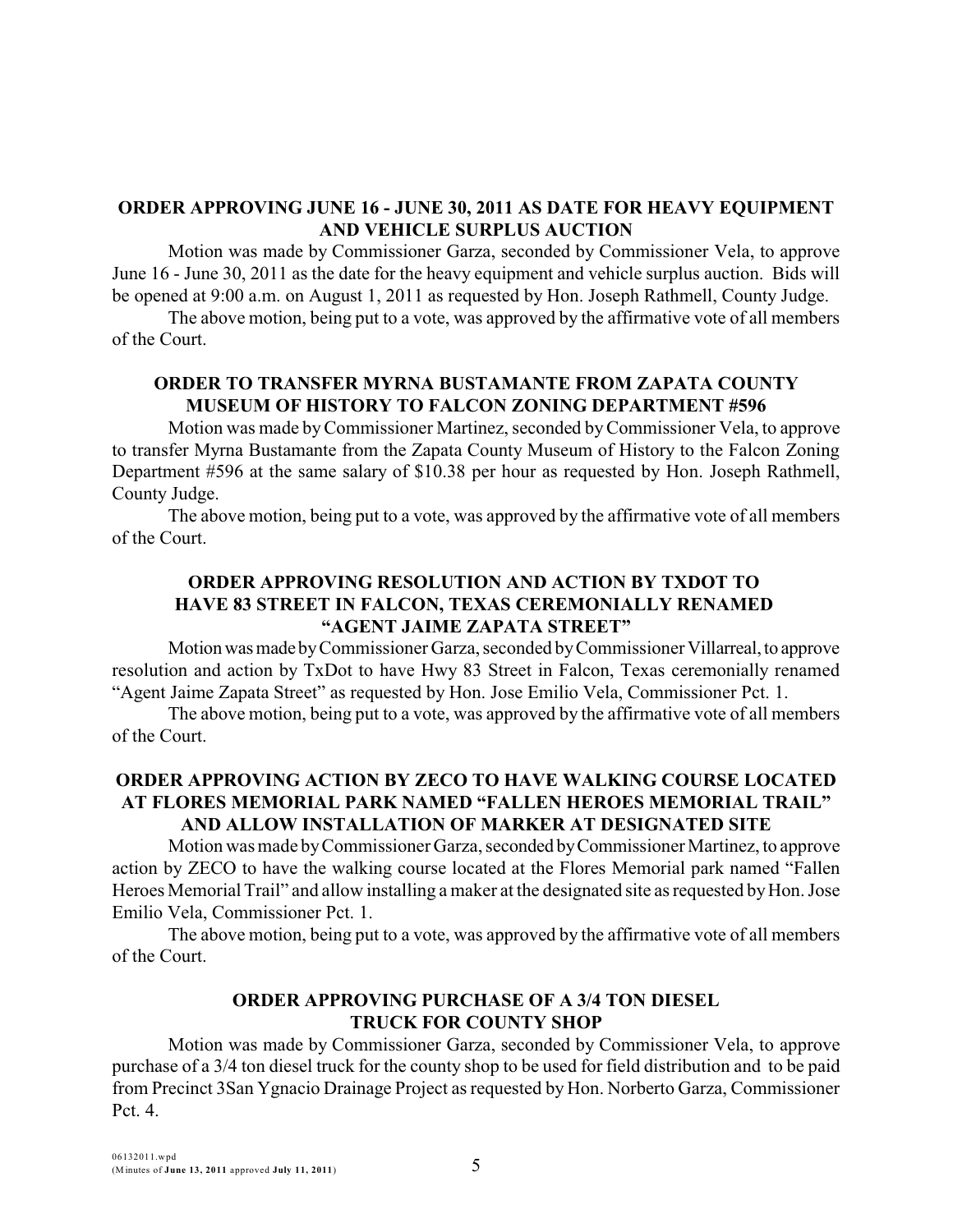The above motion, being put to a vote, was approved by the affirmative vote of all members of the Court.

### **ORDER TO REPLACE SECURITY MAINTENANCE POSITION VACATED BY PEDRO LOPEZ WITH JOSUE CONTRERAS**

Motion was made byCommissionerGarza,seconded byCommissioner Villarreal, to approve to replace Security Maintenance position (slot #10) 10-667-155 vacated by Pedro Lopez with Josue Contreras as requested by Charlie Avaritt, Zapata County Airport.

The above motion, being put to a vote, was approved by the affirmative vote of all members of the Court.

#### **ORDER APPROVING PAYMENT OF JURY PROGRAM SOFTWARE UPDATE FEE FROM COMPUTER EXPENSE**

Motion was made byCommissioner Vela, seconded byCommissioner Garza, to approve the payment of jury program software update fee from computer expense 10-409-335 in the amount of \$1,168.00 as requested by Hon. Doroteo N. Garza, County Auditor.

The above motion, being put to a vote, was approved by the affirmative vote of all members of the Court.

# **ORDER APPROVING ZAPATA COUNTY TCDRS PLAN FOR YEAR 2012**

Motion was made byCommissioner Vela, seconded byCommissioner Villarreal, to approve the Zapata County TCDRS Plan for year 2012 as requested by Hon. Romeo Salinas, County **Treasurer** 

The above motion, being put to a vote, was approved by the affirmative vote of all members of the Court.

# **ORDER APPROVING BID FOR AIR CONDITIONING UNITS AT ZAPATA COUNTY MUSEUM OF HISTORY STORAGE BUILDING**

Motion wasmade byCommissioner Garza, seconded byCommissioner Martinez, to approve bid for air conditioning units for the Zapata County Museum of History storage buildings. Approval is pending lowest bid for 2 - 2 ton air conditioners to be paid out of Precinct 1 Parks, as requested by Hon. Doroteo N. Garza, County Auditor.

The above motion, being put to a vote, was approved by the affirmative vote of all members of the Court.

## **ORDER APPROVING PROPOSALS RECEIVED FROM CARLOS COLINA-VARGAS AND ASSOCIATES FOR MANAGEMENT SERVICES FOR TxCDBG COLONIA GRANT 201/2012**

Motion was made byCommissioner Vela, seconded byCommissioner Martinez, to approve proposals received from Carlos Colina-Vargas and Associates for management services for TxCDBG Colonia grant 2011/2012 and select as management firm and authorize a contract for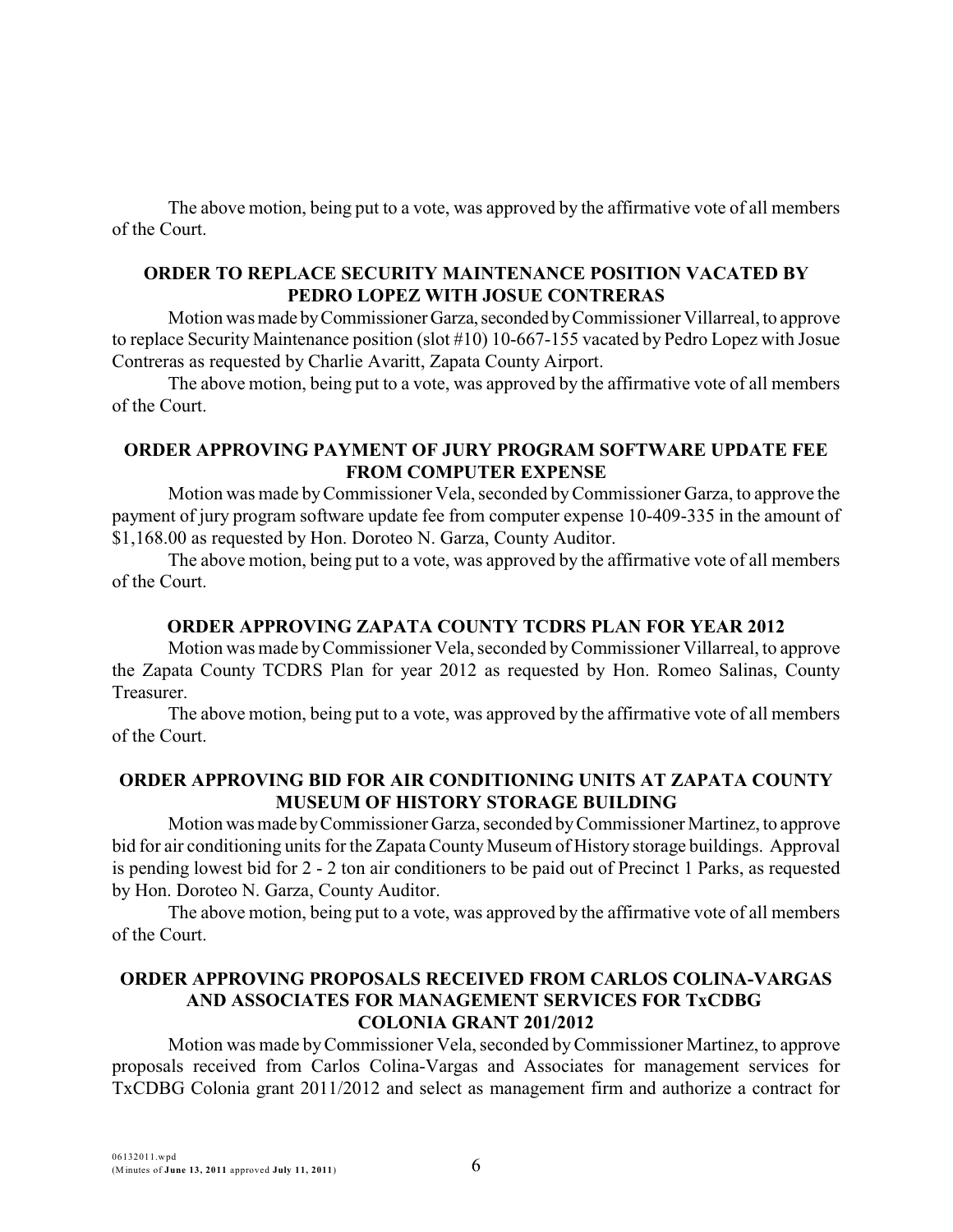services contingent on funding from TDRA for the project as requested byCarlos Colina-Vargas and Associates.

The above motion, being put to a vote, was approved by the affirmative vote of all members of the Court.

#### **ORDER APPROVING PROPOSAL RECEIVED FROM PREMIER ENGINEERING FOR MANAGEMENT SERVICES FOR TxCDBG COLONIA GRANT 2011/2012**

Motion was made byCommissioner Vela, seconded byCommissioner Martinez, to approve proposal received from Premier Engineering for management services for a TxCDBG Colonia grant 2011/2012 and select as engineering firm and authorize negotiations for a service contract contingent on funding from TDRA for the project as requested by Carlos Colina-Vargas and Associates.

The above motion, being put to a vote, was approved by the affirmative vote of all members of the Court.

#### **ORDER APPROVING ORDER OF ZAPATA COUNTY COMMISSIONERS COURT AMENDING ZAPATA COUNTY FALCON LAKE ZONING REGULATIONS AND CREATING ZAPATA COUNTY FARMERS AND RANCHERS MARKET DISTRICT**

Motion was made byCommissioner Vela, seconded byCommissioner Villarreal, to approve an order of Zapata County Commissioners Court amending the Zapata County and Falcon Lake Zoning Regulations and creating a Zapata County Farmers and Ranchers Market District as requested by Hector Uribe, Attorney.

The above motion, being put to a vote, was approved by the affirmative vote of all members of the Court.

#### **ORDER APPROVING TO RENAME MARTINEZ ROAD IN RAMIREÑO, TX "M. RAMIREZ ROAD"**

Motionwasmade byCommissionerGarza, seconded byCommissioner Villarreal, to approve to rename Martinez Road in Ramireño, TX "M. Ramirez Road", as requested by Martiniano Ramirez, Ramireño Resident.

The above motion, being put to a vote, was approved by the affirmative vote of all members of the Court.

#### **ORDER APPROVING USE OF OSWALDO RAMIREZ SHOW BARN ON TUESDAY, JUNE 28, 2011 AND THEREAFTER EVERY FIRST FRIDAY OF THE MONTH**

Motion was made byCommissioner Garza, seconded byCommissioner Vela, to approve the use of Oswaldo Ramirez Show Barn on Tuesday, June 28, 2011 and thereafter every first Friday of the month for food distribution as requested by Alfonso Casso, Jr., Executive Director South Texas Food Bank.

The above motion, being put to a vote, was approved by the affirmative vote of all members of the Court.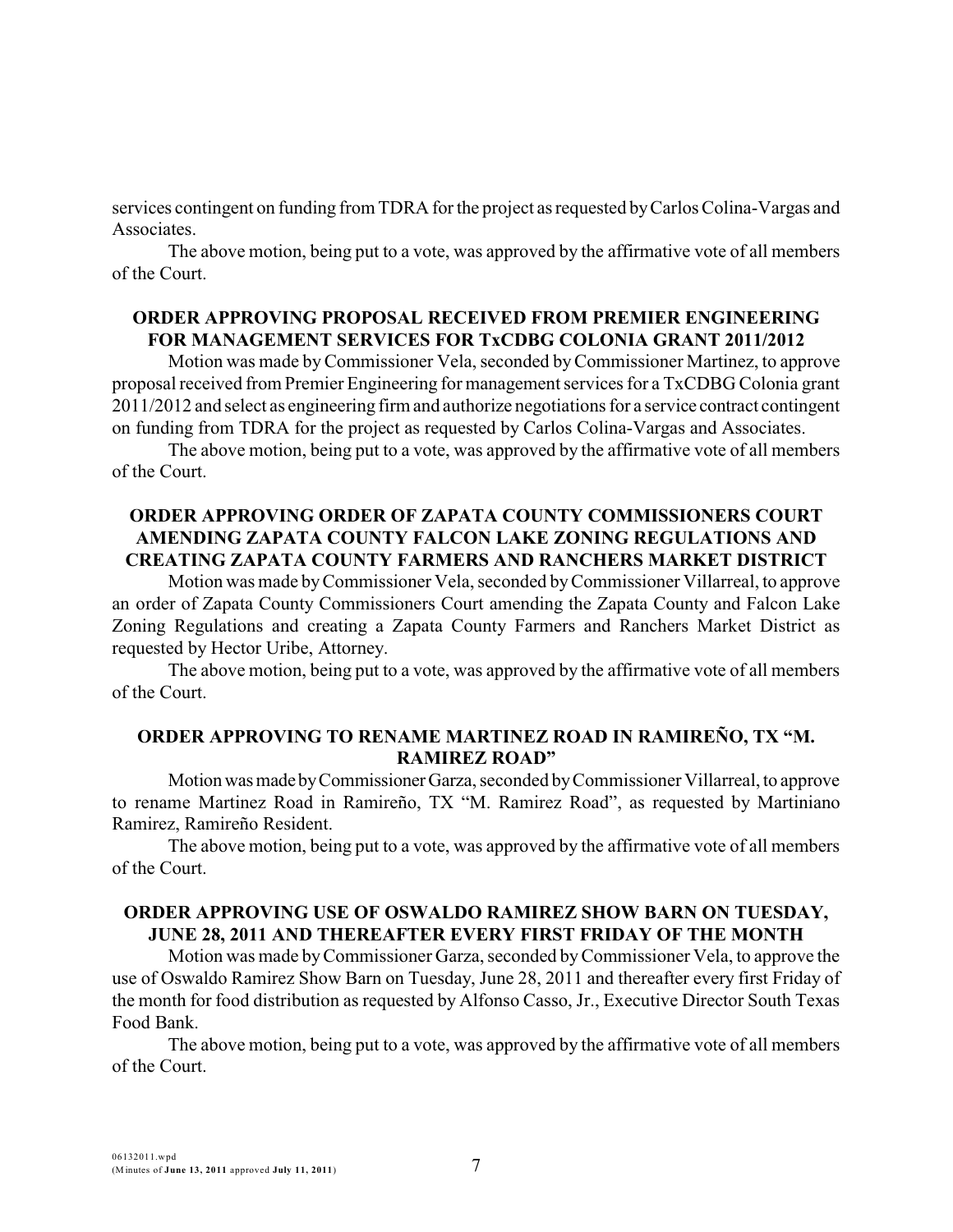#### **ORDER APPROVING PURCHASE OF HIGH PRESSURE SKID TANK**

Motion was made byCommissioner Vela, seconded byCommissioner Villarreal, to approve purchase of a High Pressure Skid Tank for \$20,600 to be paid out of tobacco fund as requested by Chief J.J. Meza, Zapata County Fire Department.

The above motion, being put to a vote, was approved by the affirmative vote of all members of the Court.

#### **ORDER APPROVING PURCHASE OF DUMP TRUCK FOR SAN YGNACIO LANDFILL**

Motion was made by Commissioner Garza, seconded by Commissioner Martinez, to approve purchase of a dump truck for the San Ygnacio Landfill for \$25,000. Money to be transferred from 10-409-736 to 10-596-456, as requested by Guillermo Saenz, Environmental Director.

The above motion, being put to a vote, was approved by the affirmative vote of all members of the Court.

# **ORDER APPROVING PAYMENT TO HOLT CAT FOR LABOR AND PARTS OF 953 CAT LOADER**

Motion was made by Commissioner Vela, seconded by Commissioner Garza, to approve payment to Holt Cat in the amount of \$11,292 for labor and parts of 953 Cat Loader as requested by Guillermo Saenz, Environmental Director.

The above motion, being put to a vote, was approved by the affirmative vote of all members of the Court.

# **ORDER APPROVING INSTALLATION OF STREET LIGHTS AND SPEED HUMPS**

Motion was made byCommissioner Garza, seconded byCommissionerVillarreal,to approve the installation of a speed hump at 2206 Fresno Street in the town of Zapata as requested by Hon. Gabriel Villarreal, Commissioner Pct. 2.

The above motion, being put to a vote, was approved by the affirmative vote of all members of the Court.

Motion was made by Commissioner Garza, seconded by Commissioner Villarreal, to approve the installation of a security light at 137 Valle Verde Drive in San Ygnacio, Texas as requested by Hon. Gabriel Villarreal, Commissioner Pct. 2.

The above motion, being put to a vote, was approved by the affirmative vote of all members of the Court.

Motion was made by Commissioner Garza, seconded by Commissioner Villarreal, to approve the installation of speed humps at the following locations:

- a. 5203 Rio Lane
- b. Siesta & Pharr Lane

as requested by Hon. Eddie Martinez, Commissioner Pct. 3.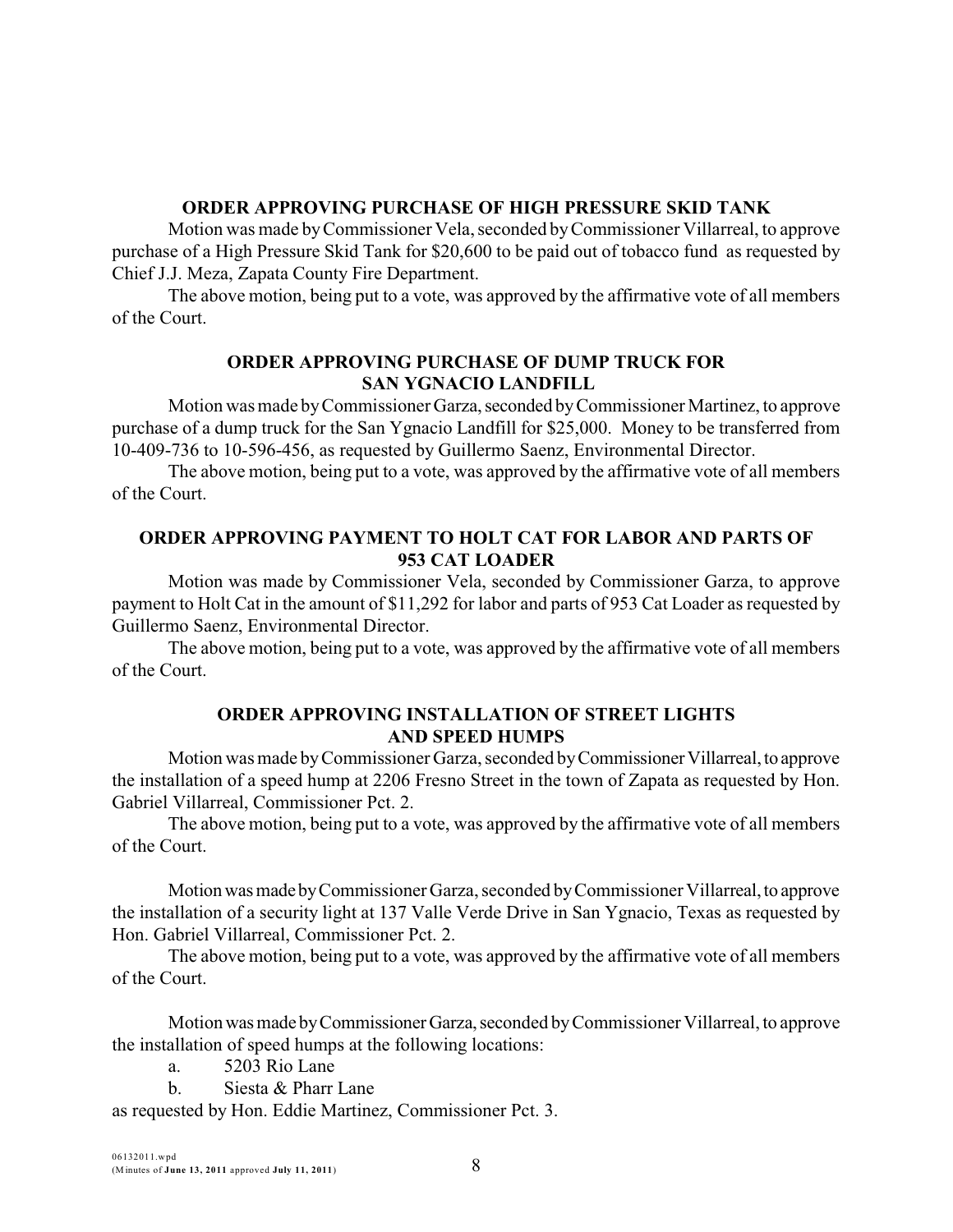The above motion, being put to a vote, was approved by the affirmative vote of all members of the Court.

Motion was made by Commissioner Garza, seconded by Commissioner Villarreal, to approve the installation of a speed hump between Alamo Street and 1<sup>st</sup> Street on Zapata Avenue as requested by Hon. Norberto Garza, Commissioner Pct. 4.

The above motion, being put to a vote, was approved by the affirmative vote of all members of the Court.

Motion was made byCommissioner Garza, seconded byCommissionerVillarreal,to approve the installation of security lights at the following locations:

a. 1703 Diaz

b.  $1802 \, 2^{nd}$  Street

as requested by Hon. Norberto Garza, Commissioner Pct. 4.

The above motion, being put to a vote, was approved by the affirmative vote of all members of the Court.

#### **ORDER APPROVING LINE ITEM TRANSFERS**

Motion was made byCommissioner Vela, seconded byCommissioner Villarreal, to approve the following line item transfer:

|                                                     | From: Nutrition Program | 38-648-336 Raw Food |                                                        | \$4,350.00 |  |  |  |  |
|-----------------------------------------------------|-------------------------|---------------------|--------------------------------------------------------|------------|--|--|--|--|
|                                                     |                         |                     | To: Nutrition Program 38-647-456 Equipment Maintenance | \$4,350.00 |  |  |  |  |
| as requested by Carmen R. Reyes, Nutrition Program. |                         |                     |                                                        |            |  |  |  |  |

The above motion, being put to a vote, was approved by the affirmative vote of all members of the Court.

Motion was made byCommissionerMartinez, seconded byCommissioner Garza, to approve the following line item transfers:

| 80-600-569 | Improvements            | \$24.195.23 |
|------------|-------------------------|-------------|
| 80-600-336 | Repair & Maintenance    | \$24,195.23 |
| 80-600-462 | <b>Equipment Rental</b> | \$1,650.00  |
| 80-600-205 | Uniforms                | \$1,650.00  |
| 80-600-462 | <b>Equipment Rental</b> | \$5,500.00  |
| 80-600-121 | Overtime                | \$5,500.00  |
|            |                         |             |

as requested by Carlos Treviño, Water Plant Director.

The above motion, being put to a vote, was approved by the affirmative vote of all members of the Court.

Motion was made by Commissioner Garza, seconded by Commissioner Villarreal, to approve the following line item transfer:

|     | From: Extension Service  | 10-665-300          | \$600.00 |
|-----|--------------------------|---------------------|----------|
| To: | <b>Extension Service</b> | $10-665-427$ Travel | \$600.00 |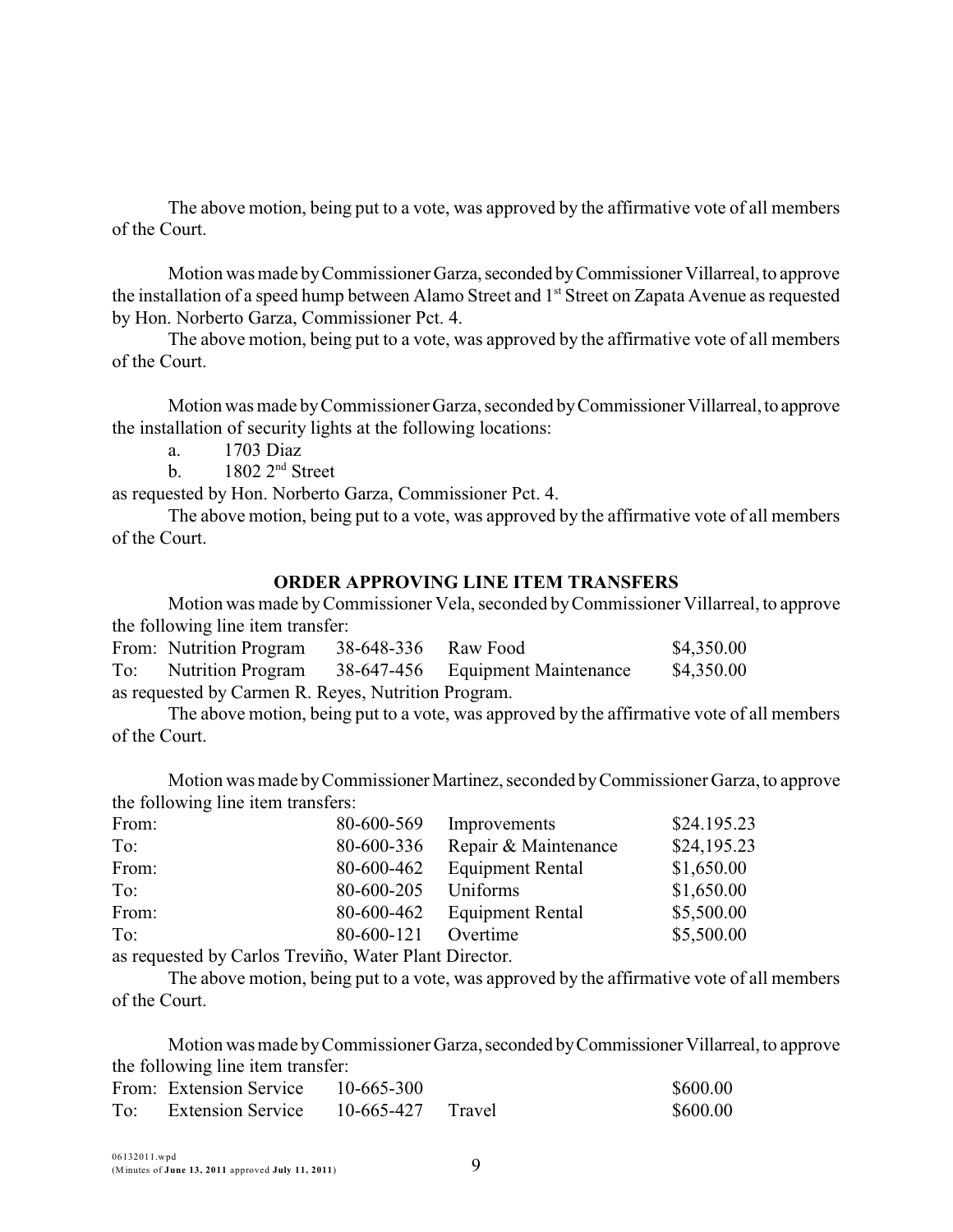as requested by Caleb Eaton, Extension Agent.

The above motion, being put to a vote, was approved by the affirmative vote of all members of the Court.

## **ORDER APPROVING RESOLUTION IN SUPPORT OF OPERATION LINEBACKER - CONGRESSIONALLY MANDATED FUNDS (2010-DD-BX-0484)**

Motion was made byCommissioner Garza, seconded byCommissioner Martinez, to approve resolution in support of Operation Linebacker - Congressionally Mandated funds (2010-DD-BX-0484 as requested by Mario Elizondo, Zapata County Sheriff's Office.

The above motion, being put to a vote, was approved by the affirmative vote of all members of the Court.

# **ORDER APPROVING RESOLUTION DESIGNATING COUNTY JUDGE AS AN "AUTHORIZED SIGNATURE" FOR THE TXCDBG GRANT CONTRACT #729155**

Motion was made by Commissioner Vela, seconded by Commissioner Garza, to approve resolution designating the County Judge as an "Authorized Signature" for the TxCDBG grant contract #729155 as requested by Carlos Colina-Vargas and Associates.

The above motion, being put to a vote, was approved by the affirmative vote of all members of the Court.

# **MOTION WAS MADE BY COMMISSIONER MARTINEZ, SECONDED BY COMMISSIONER VELA, TO ENTER INTO EXECUTIVE SESSION**

# **MOTION WAS MADE BY COMMISSIONER VELA, SECONDED BY COMMISSIONER GARZA, TO RETURN TO REGULAR SESSION**

# **NO ACTION WAS TAKEN ON REQUEST BY FORTUNATO G. PAREDES, ESCAMILLA, PONECK & CRUZ, LLP ON DISCUSSION AND POSSIBLE ACTION REGARDING ABCT CONSTRUCTION AND ITS CURRENT PROJECT SCOPE OF WORK WITH ZAPATA COUNTY AS WELL AS ANY OTHER MATTERS INCIDENT THERETO (GOV'T CODE ANNOTATED 551.071 CONSULTATION WITH ATTORNEY)**

#### **ORDER AUTHORIZING LEGAL COUNSEL TO MOVE FORWARD WITH LAWSUIT AGAINST REIMS CONSTRUCTION INSURANCE CARRIER**

Motion was made byCommissioner Vela, seconded byCommissioner Martinez, to authorize legal counsel to move forward and send letter of demand and filing of lawsuit against REIMS Construction concerning the addition of two (2) inches of asphalt over the Indian burial mound located in San Ygnacio, Texas and any matters incident thereto. (Gov't Code Annotated 551.071 Consultation with Attorney) as requested by Fortunato G. Paredes, Escamilla, Poneck & Cruz, LLP.